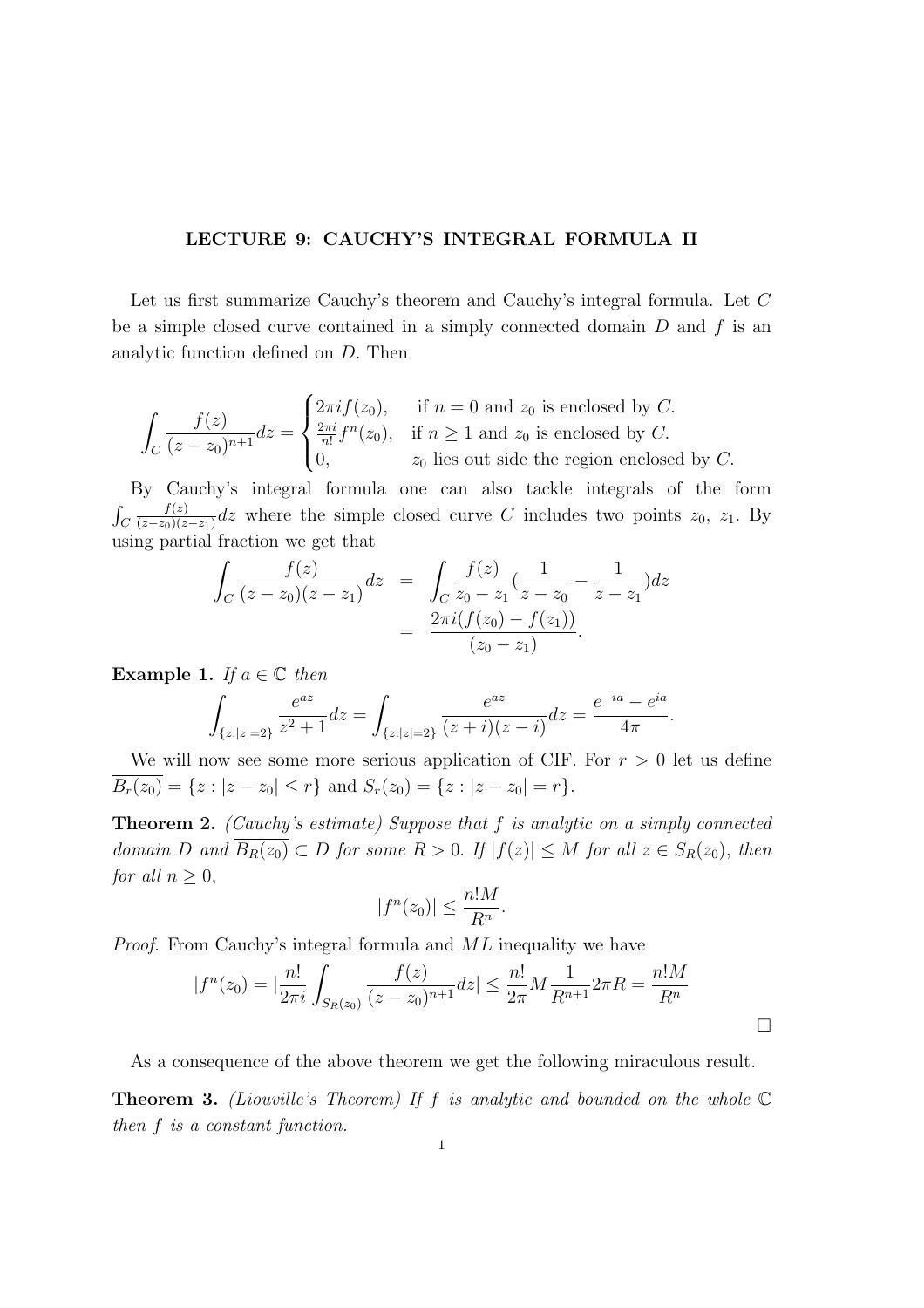*Proof.* To prove this we will prove that  $f'$  is the zero function. Choose  $\epsilon > 0$  arbitrary and choose any point  $z_0 \in \mathbb{C}$ . Now consider  $\overline{B_R(z_0)}$  such that  $R > M/\epsilon$  (for small  $\epsilon$ , R will be very large but that is not a problem as f is analytic everywhere). By Cauchy's estimate now we have,

$$
|f'(z_0)| \le \frac{M}{R} < \epsilon.
$$

Hence  $f'(z_0) = 0$ . But  $z_0$  is arbitrary and hence  $f'(z) = 0$  for all  $z \in \mathbb{C}$ .

**Remark:** We have earlier observed that  $\cos z$  and  $\sin z$  are not bounded in  $\mathbb{C}$ . Another proof of the same fact now follows from Liouville's theorem. Moreover it shows that this behavior is typical of non constant analytic functions on  $\mathbb{C}$ . Thus *if* a function is bounded it cannot be analytic on whole C.

We now show another application of Liouville's theorem to prove the *Fundamental* Theorem of Algebra.

**Theorem 4.** Every polynomial  $p(z)$  of degree  $n \ge 1$  has a root (in  $\mathbb{C}$ ).

*Proof.* Suppose  $P(z) = z^n + a_{n-1}z^{n-1} + \dots + a_0$  is a polynomial with no root in  $\mathbb{C}$ . Then  $\frac{1}{P(z)}$  is analytic on whole  $\mathbb{C}$ . Since

$$
\left|\frac{P(z)}{z^n}\right| = \left|1 + \frac{a_{n-1}}{z} + \ldots + \frac{a_0}{z^n}\right| \to 1, \text{ as } |z| \to \infty,
$$

it follows that  $|p(z)| \to \infty$  and hence  $|1/p(z)| \to 0$  as  $|z| \to \infty$  (we are just proving a well known fact that polynomials are unbounded functions). Consequently 1  $\frac{1}{p(z)}$  is a bounded function. Hence by Liouville's theorem  $\frac{1}{p(z)}$  is constant which is  $\Box$  impossible.  $\Box$ 

We will now prove a partial converse to Cauchy's theorem

**Theorem 5.** (Morera's theorem) If f is continuous in a simply connected domain D and if  $\int_C f(z)dz = 0$  for every simple closed contour C in D then f is analytic

*Proof.* The idea is just to prove that there exists an analytic function  $F$  such that  $F' = f$ . Then we can use CIF to conclude that f is analytic. So, fix a point  $z_0 \in D$ and define  $F(z) = \int_{z_0}^{z} f(w)dw$  (by hypothesis it does not matter which closed curve I use). By using continuity, we can show as before that F is analytic and  $F' = f$ .  $\Box$ 

The next theorem shows that an analytic function is always given by a power series.